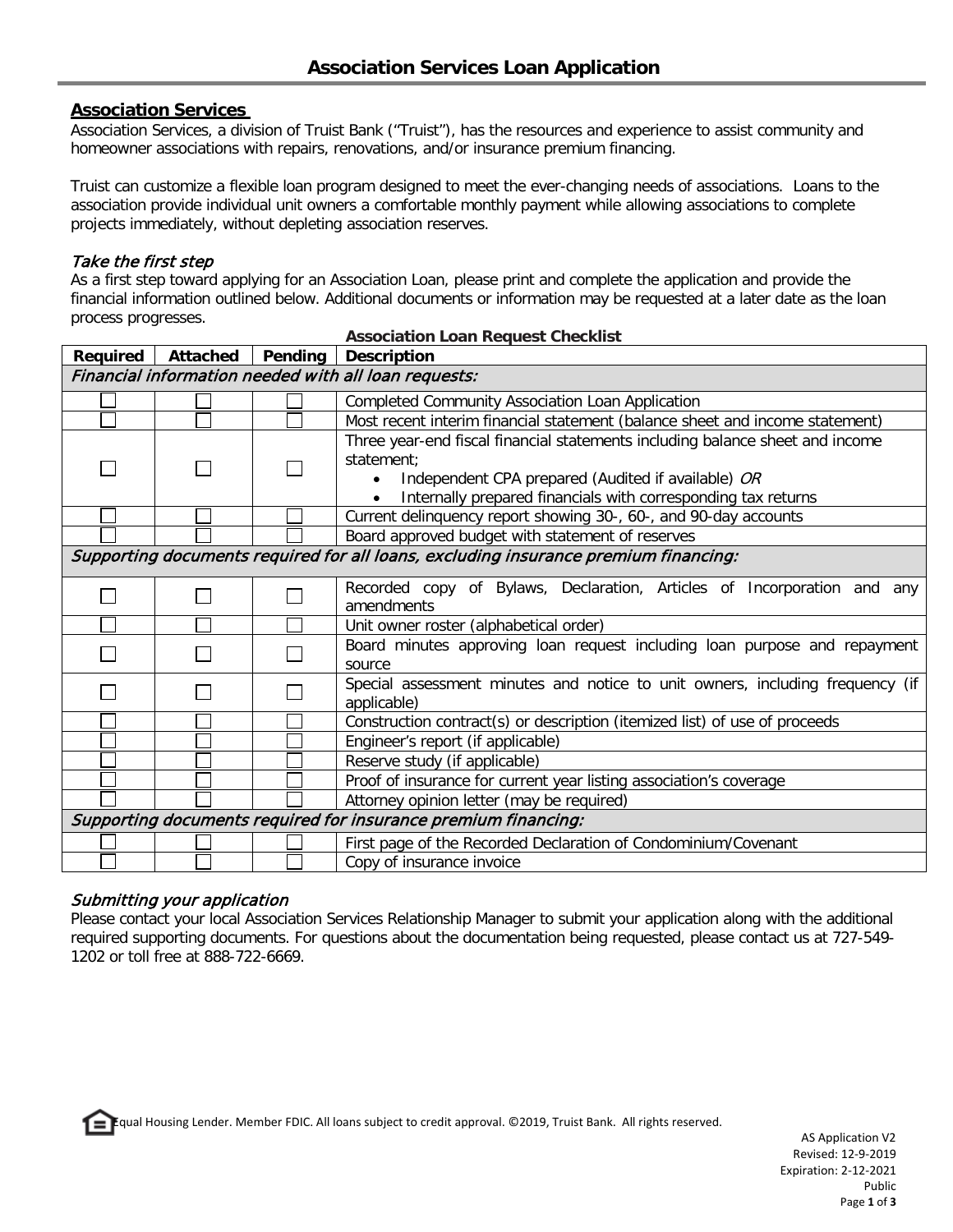|  |  |  | <b>Association Services Loan Application</b> |
|--|--|--|----------------------------------------------|
|--|--|--|----------------------------------------------|

| <b>Association Contact Information</b>                                                                                                                                                                                                                                                                                                                                         |                               |                                                |                                 |                                   |  |  |  |
|--------------------------------------------------------------------------------------------------------------------------------------------------------------------------------------------------------------------------------------------------------------------------------------------------------------------------------------------------------------------------------|-------------------------------|------------------------------------------------|---------------------------------|-----------------------------------|--|--|--|
| Legal Name of Association ("Applicant")                                                                                                                                                                                                                                                                                                                                        |                               |                                                |                                 |                                   |  |  |  |
| Association Tax-ID No.                                                                                                                                                                                                                                                                                                                                                         |                               | Website                                        |                                 |                                   |  |  |  |
| Physical Address of the Association                                                                                                                                                                                                                                                                                                                                            |                               |                                                |                                 |                                   |  |  |  |
| <b>Mailing Address</b>                                                                                                                                                                                                                                                                                                                                                         |                               |                                                |                                 |                                   |  |  |  |
| <b>Contact Name</b>                                                                                                                                                                                                                                                                                                                                                            |                               | Phone                                          | Email                           |                                   |  |  |  |
| Management Company                                                                                                                                                                                                                                                                                                                                                             | Phone                         | Email                                          |                                 |                                   |  |  |  |
| Insurance Agent                                                                                                                                                                                                                                                                                                                                                                | Phone                         | Email                                          |                                 |                                   |  |  |  |
| <b>Association Attorney</b>                                                                                                                                                                                                                                                                                                                                                    |                               | Phone                                          | Email                           |                                   |  |  |  |
| <b>Association Unit Information</b>                                                                                                                                                                                                                                                                                                                                            |                               |                                                |                                 |                                   |  |  |  |
| No. of Investor<br>No. of Units<br><b>Owned Units</b>                                                                                                                                                                                                                                                                                                                          |                               | Average Unit Value \$                          |                                 | Year Built/<br><b>Turned Over</b> |  |  |  |
| No. of Owners Who Own Multiple Units                                                                                                                                                                                                                                                                                                                                           |                               | No. of Units Owned By Each                     |                                 |                                   |  |  |  |
| Regular Dues are Collected<br>$\Box$ Monthly                                                                                                                                                                                                                                                                                                                                   | □Quarterly<br>Semi-Annually   | <b>Annually</b>                                | Due Date(s)                     |                                   |  |  |  |
| No. of Units Over 30 Days Delinquent                                                                                                                                                                                                                                                                                                                                           |                               | Total Dollar Amount Over 30 Days Delinquent \$ |                                 |                                   |  |  |  |
| <b>Loan Request</b>                                                                                                                                                                                                                                                                                                                                                            |                               |                                                |                                 |                                   |  |  |  |
| Amount Requested \$                                                                                                                                                                                                                                                                                                                                                            |                               | Term Requested (Months)                        |                                 |                                   |  |  |  |
| $\Box$ Term<br>Loan Type<br>Revolving Line of Credit                                                                                                                                                                                                                                                                                                                           | □Construction/Perm            |                                                | Project(s) Time Period (Months) |                                   |  |  |  |
| Purpose of Loan                                                                                                                                                                                                                                                                                                                                                                |                               |                                                |                                 |                                   |  |  |  |
| Source of Repayment (i.e. Annual Budget, Special Assessment, or Other)                                                                                                                                                                                                                                                                                                         |                               |                                                |                                 |                                   |  |  |  |
| Current Annual Budget                                                                                                                                                                                                                                                                                                                                                          | Line Item Name                |                                                |                                 | Amount \$                         |  |  |  |
| □ Increase Annual Budget (Attach draft of proposed budget)                                                                                                                                                                                                                                                                                                                     | Date of Increase<br>Amount \$ |                                                |                                 |                                   |  |  |  |
| Special Assessment<br><b>Start Date</b>                                                                                                                                                                                                                                                                                                                                        | Length of time<br>Amount \$   |                                                |                                 |                                   |  |  |  |
| Other (Description)                                                                                                                                                                                                                                                                                                                                                            |                               |                                                |                                 |                                   |  |  |  |
| <b>Financial Information</b>                                                                                                                                                                                                                                                                                                                                                   |                               |                                                |                                 |                                   |  |  |  |
| Provide details of existing debt                                                                                                                                                                                                                                                                                                                                               |                               |                                                |                                 |                                   |  |  |  |
| <b>Fiscal Year End Date</b><br>List current financial institution(s)                                                                                                                                                                                                                                                                                                           |                               |                                                |                                 |                                   |  |  |  |
| Other than the loan purpose, list any additional repair/improvement projects that are anticipated or will be completed during the term of the loan.                                                                                                                                                                                                                            |                               |                                                |                                 |                                   |  |  |  |
| Provide details of any lawsuits, liens, or judgements (Attach additional description if necessary)                                                                                                                                                                                                                                                                             |                               |                                                |                                 |                                   |  |  |  |
| Please list below all board members authorized to sign ("Authorized Signers") loan documents (minimum of two required)                                                                                                                                                                                                                                                         |                               |                                                |                                 |                                   |  |  |  |
| Name                                                                                                                                                                                                                                                                                                                                                                           | Title                         | Name                                           |                                 | Title                             |  |  |  |
| Name                                                                                                                                                                                                                                                                                                                                                                           | Title                         | Name                                           |                                 | Title                             |  |  |  |
| The Authorized Signer(s) consents to and agrees to be bound by all the terms and conditions of the Authorization set forth on Page 3<br>of this Application, and further acknowledges receipt of all Disclosures set forth on Page 3 of this Application. Truist may accept and<br>utilize for all purposes as an original, faxed, or scanned copy of this signed Application. |                               |                                                |                                 |                                   |  |  |  |

| Authorized Signer Signature |                           | Title              | Date                    |  |  |  |  |  |
|-----------------------------|---------------------------|--------------------|-------------------------|--|--|--|--|--|
| <b>FOR BANK USE ONLY</b>    |                           |                    |                         |  |  |  |  |  |
| Date Application Received   | Application Received by   | Bank Employee Name | User ID (B or C number) |  |  |  |  |  |
|                             | Email/Fax<br>⊥In Person I |                    |                         |  |  |  |  |  |

Equal Housing Lender. Member FDIC. All loans subject to credit approval. ©2019, Truist Bank. All rights reserved.